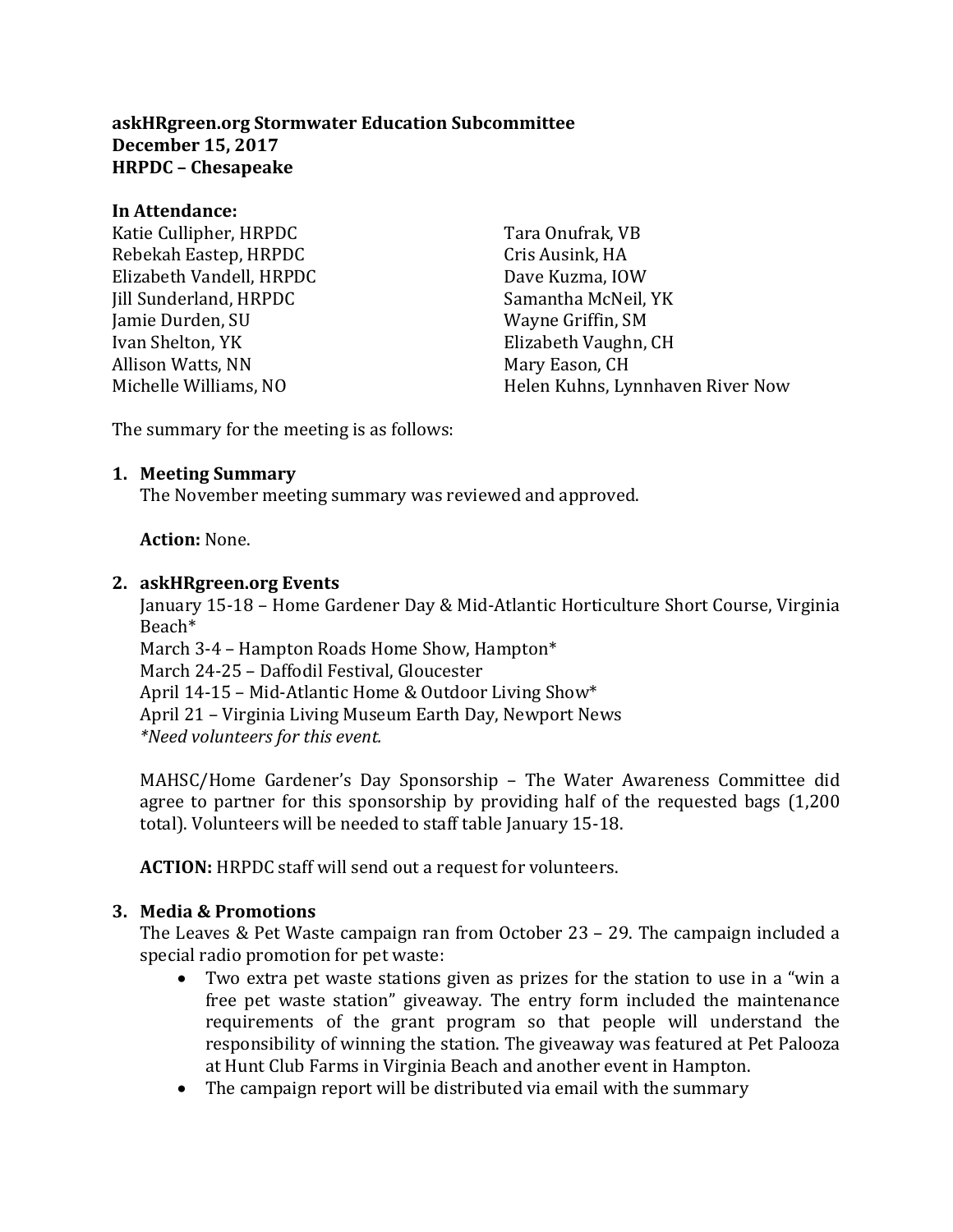The Committee continued the discussion from the All Hands meeting on the second round of the Write as Rain campaign. During the All Hands meeting Committee members discussed focusing on schools and maybe a local business chain such as Wawa.

- Old stencils need to be redesigned based on lessons learned (i.e. small details did not show up clearly, remove the askHRgreen logo, etc.)
- Goal is to launch the campaign in April again
- HRPDC staff will regroup with RCS staff after further discussions with all askHRgreen education committees.

**ACTION:** HRPDC staff will distribute the Leaves & Pet Waste campaign report and continue to develop the Write as Rain campaign.

# **4. Regional Priorities for Stormwater Public Outreach**

The Committee discussed the new Bay Star Businesses (BSB) program:

- The program will be a pledge only system to make it easy on businesses and administrators (no monitoring required). Once businesses have pledged, localities will have a database to target with information on how businesses could do more.
- Draft criteria were approved at the November meeting. HRPDC staff will work to create a form (print and online).
- Businesses will receive recognition via a sticker and website acknowledgment
	- o HRPDC staff provided some sample BSB logos for consideration. The Committee selected their top choices and HRPDC staff will make additional edits and present final choices at the January meeting.
- BSB will also need a database for tracking registrations:
	- o HRPDC staff has reviewed the BSH database and determined that it cannot be used for tracking BSB registrations without substantial investments. Alternate solutions will be explored including using Excel or creating another Access database.
- The Committee discussed encouraging other committees to promote the program specifically the FOG Committee.

**ACTION:** HRPDC staff will update logos for Committee review and begin drafting a form for use in registration.

### **5. Bay Star Homes**

There were no updates or concerns with the BSH program

### **ACTION:** None.

# **6. Grants**

The Committee was briefed on the status of projects under the CBRF grant:

• Draft content for Green Learning will be reviewed on Dec.  $19<sup>th</sup>$  by the workgroup.